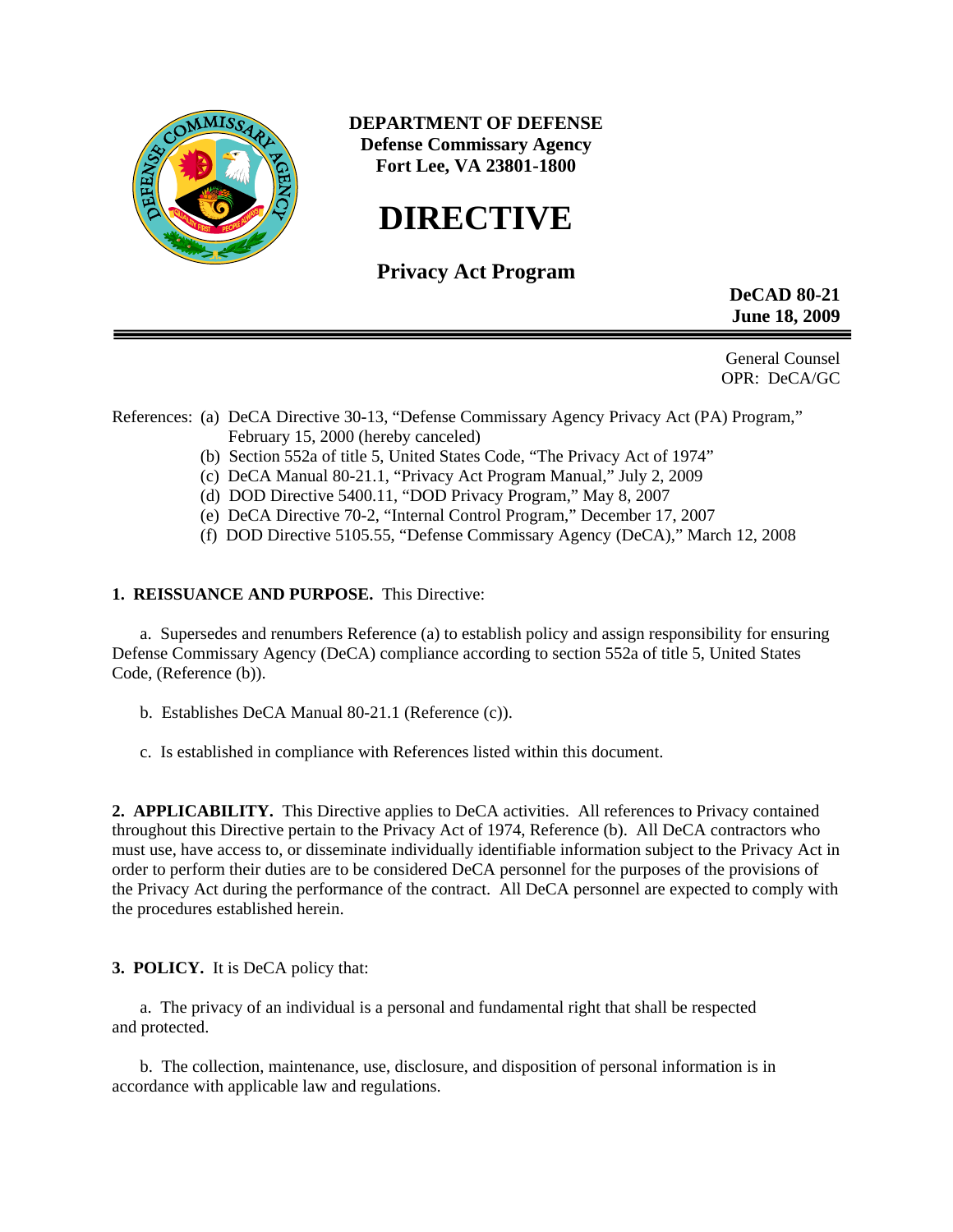c. Individuals are permitted access to records pertaining to them which are contained in a system of records in accordance with applicable law and regulations. Individuals shall be permitted to request that records pertaining to them be corrected or amended if they believe that the records are not accurate, relevant, timely, or complete.

d. Records pertaining to an individual which are contained in a system of records may not be disclosed except with the consent of the individual or as otherwise authorized by applicable law and regulations.

e. All employees and contractors will receive mandatory Privacy awareness training initially upon being hired, as well as annual refresher training.

f. All actual or suspected inappropriate disclosures of Privacy protected information (to include a loss, theft, or compromise of information) must be reported per Agency breach reporting procedures.

#### **4. RESPONSIBILITIES.**

a. DeCA Director/Chief Executive Officer (CEO). The Director/CEO is responsible for overseeing the administration of the DeCA Privacy Program.

b. Chief Operating Officer (COO). The appellate authority for Freedom of Information Act (FOIA) and Privacy Act requests resides with the COO.

 c. Senior Privacy Official (SPO). The General Counsel serves as the SPO. The SPO administers the operations of the DeCA Privacy Office and provides policy guidance.

d. Deputy General Counsel (DGC), Litigation/FOIA. The DGC for the Privacy Program shall:

(1) Provide supervisory guidance to the Privacy Officer.

 (2) Provide advice and assistance on all legal matters arising out of, or incident to, the administration of the DeCA Privacy Program.

(3) Ensure all aspects of the Privacy Program are fully implemented.

e. Privacy Officer (PO). The PO shall:

(1) Manage the Privacy Act Program for DeCA.

(2) Provide guidance, assistance, and training to Agency personnel.

 (3) Control and monitor Privacy Act requests received and coordinate with the office(s) of primary responsibility for response.

 (4) Prepare and submit System of Records Notices (SORN) to the Defense Privacy Office for publication in the Federal Register.

 (5) Coordinate with the Office of the Chief Information Officer on overarching policy implementation.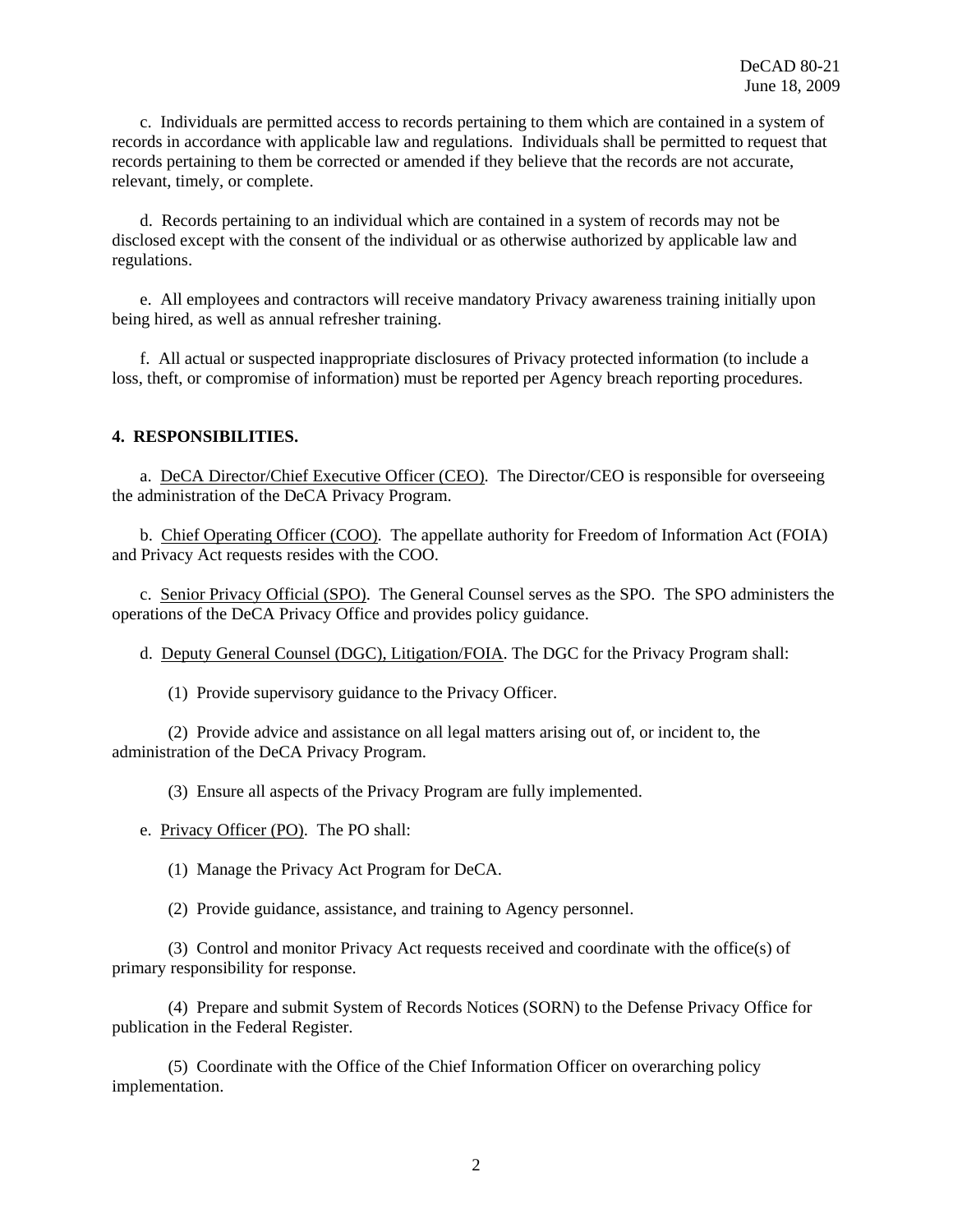(6) Receive, evaluate, and, where appropriate, report suspected or substantiated breaches of Privacy protected information.

f. Region Director/Functional Process Owner/Special Staff Group (FPO/SSG). Each region director and FPO/SSG:

(1) Appoint a Privacy point of contact (POC) who will serve as the principal POC on Privacy matters and maintain suspense control of Privacy actions, providing responsive documents to the FOIA/PO.

(2) Take appropriate remedial action upon being advised of a substantiated Privacy Act violation or known or suspected breaches of Privacy protected information.

g. Supervisors. All supervisors will:

(1) Ensure all DeCA employees and contractors receive mandatory initial Privacy Act training and annual refresher training thereafter.

(2) Ensure actual or suspected breaches of Privacy protected information are immediately reported to the PO.

h. System Manager (SM). Any individual having authority for maintaining a group of records containing personal information is referred to as the SM. The SM is responsible for ensuring that a government-wide SORN covers the system of records and, if not, preparing and submitting a DeCAspecific SORN to the PO.

i. DeCA Employees and Contractors. All Agency employees/contractors must ensure strict adherence to the safeguarding of Privacy protected data at all times and report any known or suspected breaches.

5. MANAGEMENT CONTROL SYSTEM. This Directive does not contain internal management control provisions that are subject to evaluation, testing, and other requirements of DeCAD 70-2 (Reference (e)), and as specified by the Federal Managers' Financial Integrity Act.

6. RELEASABILITY – UNLIMITED. This Directive is approved for public release and is located on DeCA's Internet Web site at www.commissaries.com.

7. EFFECTIVE DATE. By order of the Director, DeCA, this Directive is effective immediately.

Chief of Staff (Acting)

Enclosures

1. Definitions

2. Acronyms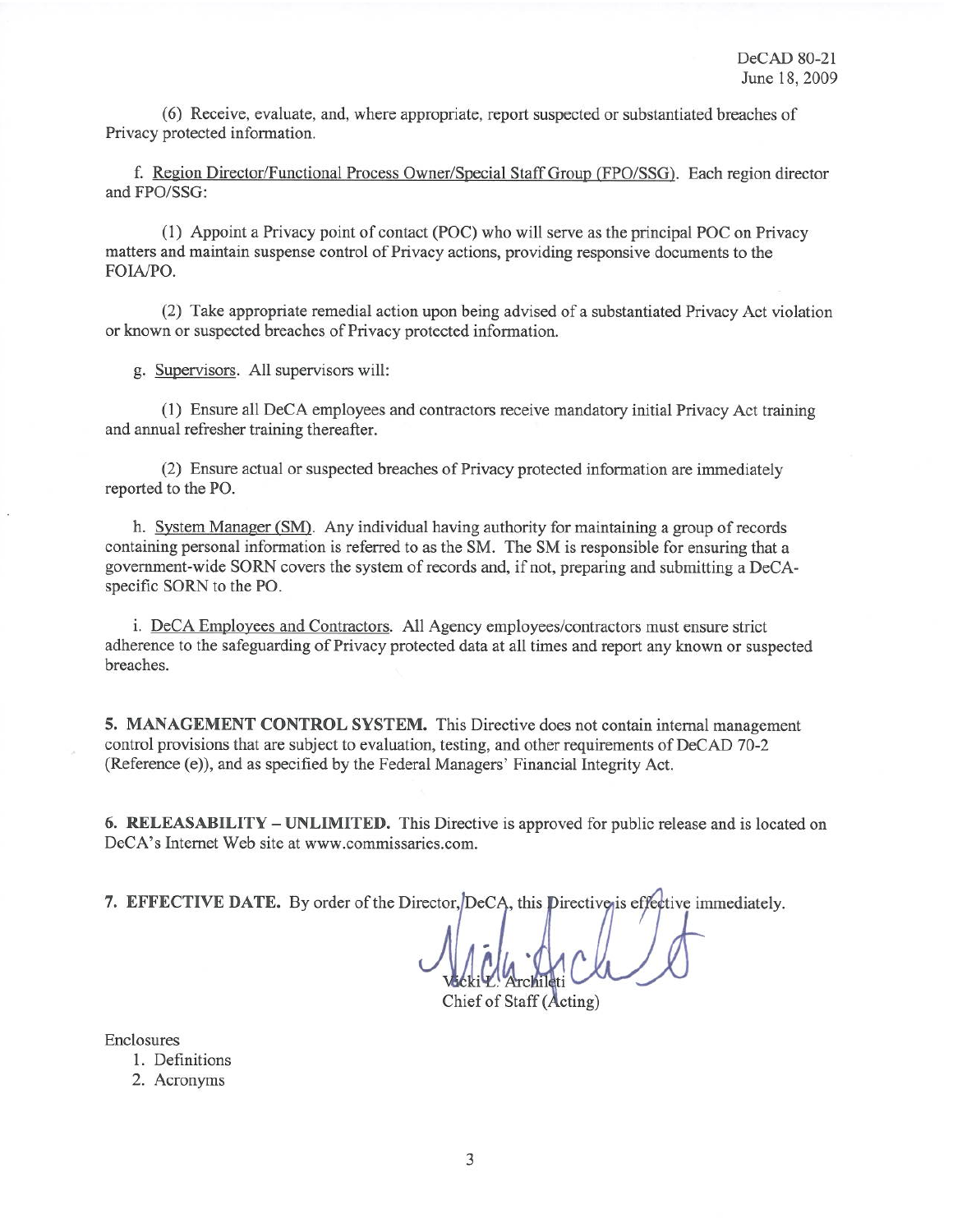## **GLOSSARY**

### **DEFINITIONS**

- **Federal Register.** Established by Congress to inform the public of interim, proposed, and final regulations or rulemaking documents having substantial impact on the public. The secondary role of the Federal Register system is to publish notice documents of public interest.
- **personal information.** Information about an individual that identifies, links, relates, or is unique to, or describes him or her (e.g., a Social Security number; age; military grade; civilian grade; marital status; race; salary; home/office phone numbers; other demographic, biometric, personnel, medical, and financial information). Such information is also known as personally identifiable information (i.e., information which can be used to distinguish or trace an individual's identity, such as their name, Social Security number, date and place of birth, mother's maiden name, biometric records, including any other personal information which is linked or linkable to a specified individual).
- **Privacy Act.** The Privacy Act of 1974, as amended, Section 552a of title 5, United States Code (Part I, Chapter 5, Subchapter II).
- **record.** Any item, collection, or grouping of information, whatever the storage media (paper, electronic, etc.), about an individual that is maintained by a DOD Component, including, but not limited to, an individual's education, financial transactions, medical history, criminal or employment history; and that contains his or her name, or the identifying number, symbol, or other identifying particular assigned to the individual, such as a finger or voice print, or a photograph.
- **system of records.** A group of records under the control of a DOD Component from which personal information about an individual is retrieved by the name of the individual, or by some other identifying number, symbol, or other identifying particular assigned, that is unique to the individual.
- **System of Records Notice (SORN).** A notice, published in the Federal Register, that advises the public of the type of personal data an Agency plans to collect, how the data will be used and safeguarded, who will have access, and various other details**.**